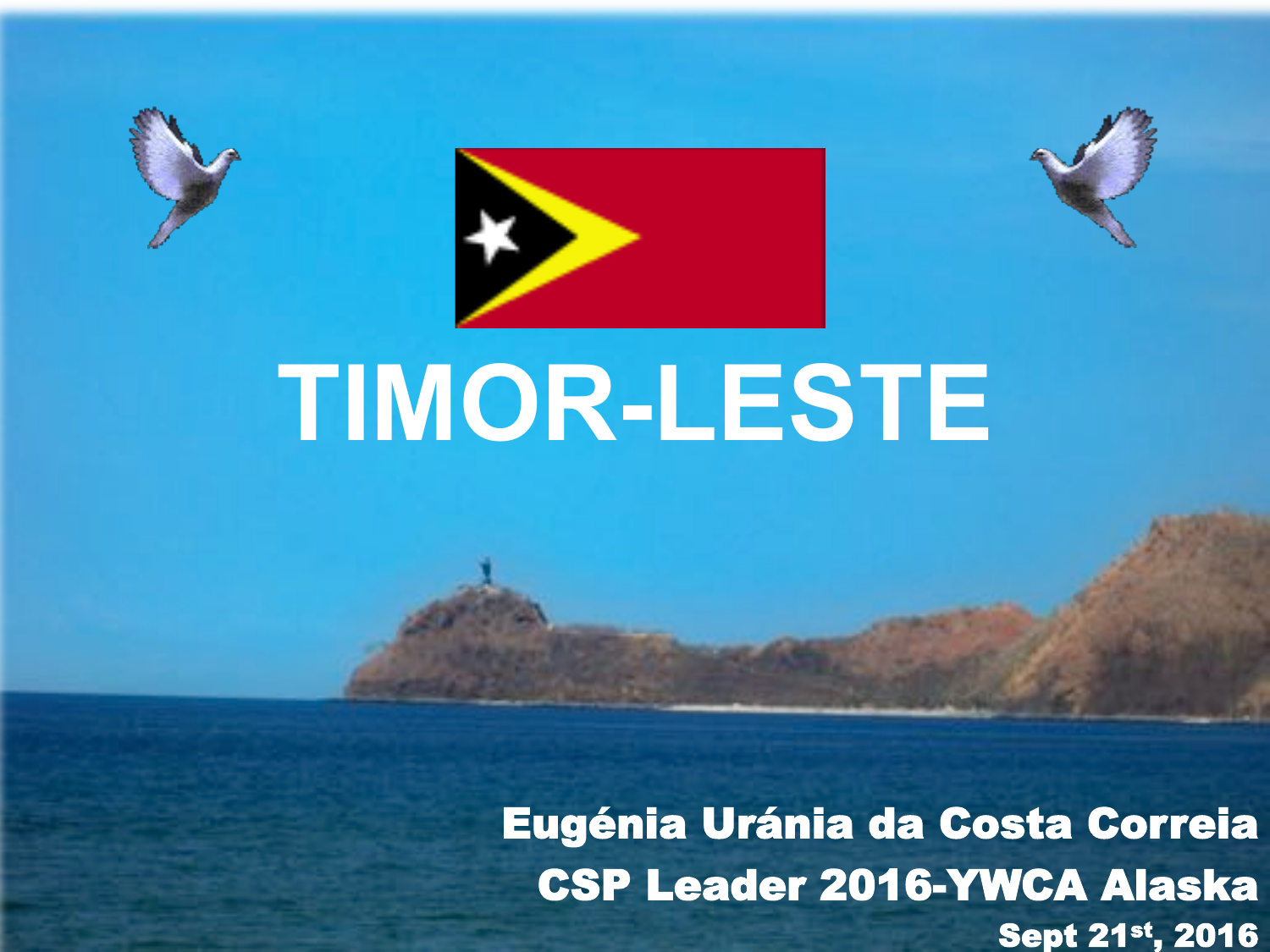

#### WELCOME TO TIMOR-LESTE

#### REPÚBLICA DEMOCRÁTICA DE TIMOR-LESTE **(RDTL**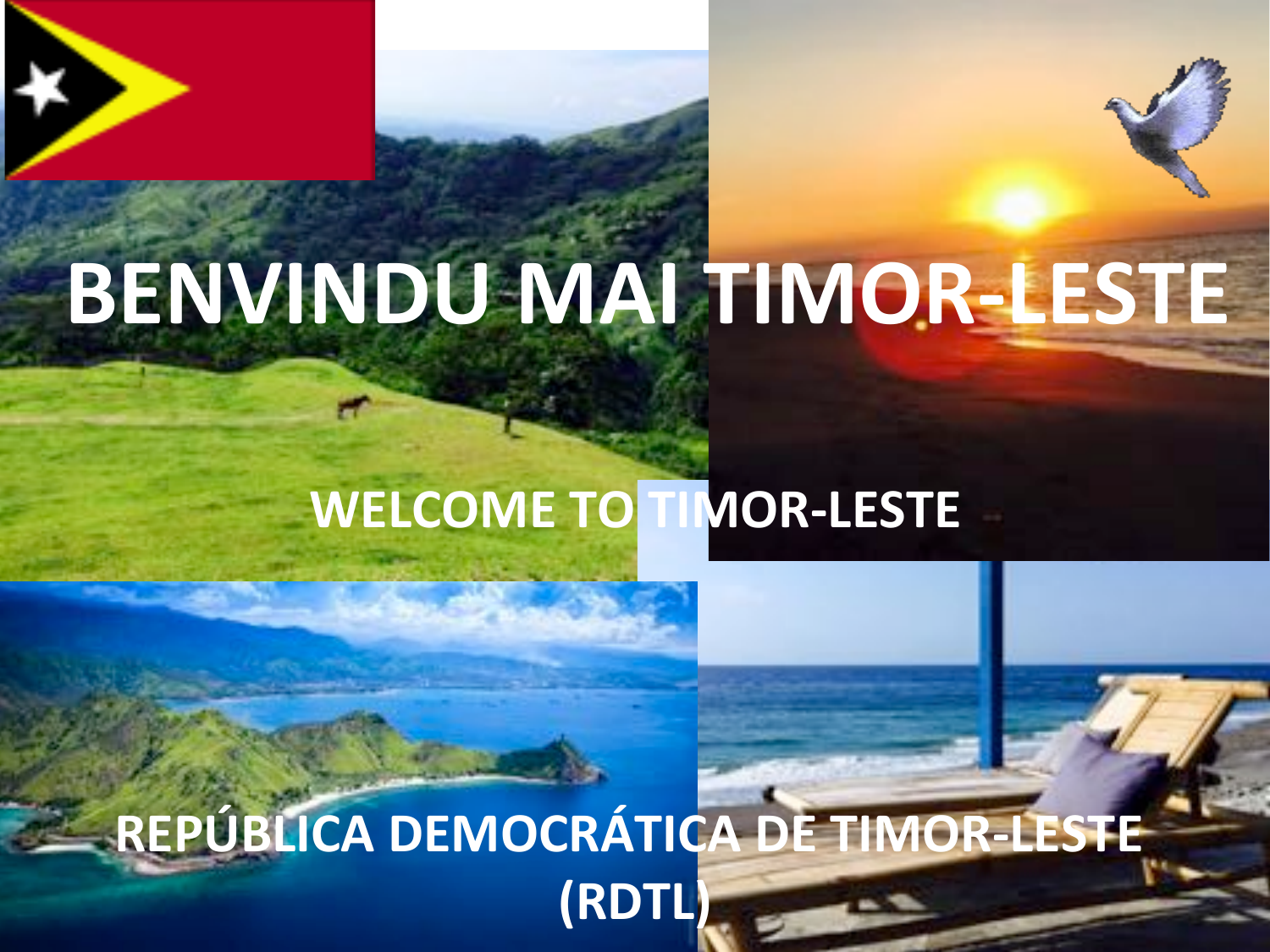

#### **CONTENT(**

- **Timor-Leste Map**
- **Brief Summary**
- **Women( Empowerment**
- Women Issues
- **Responses(**
- **Current Issue**
- **Conclusion(**

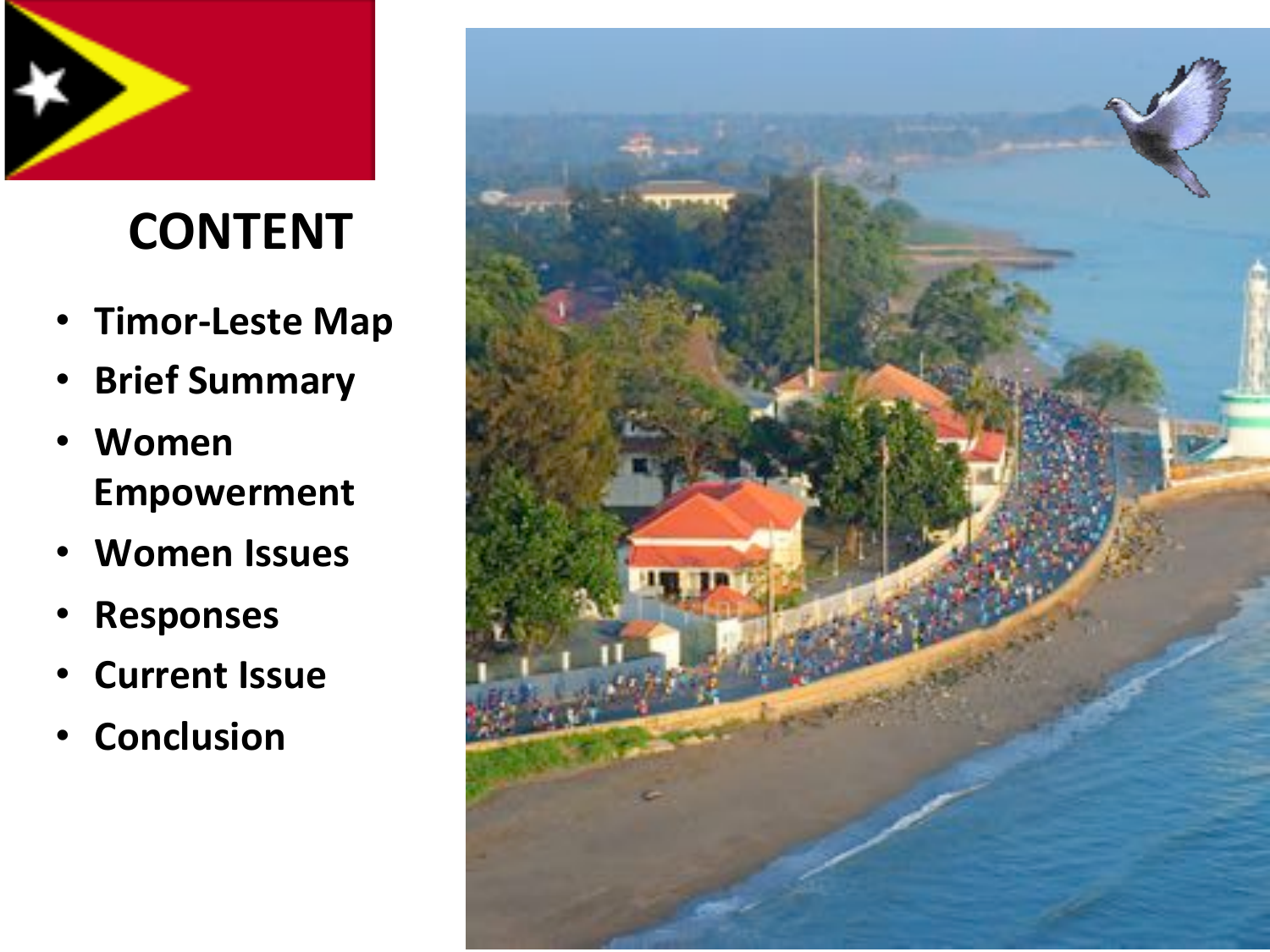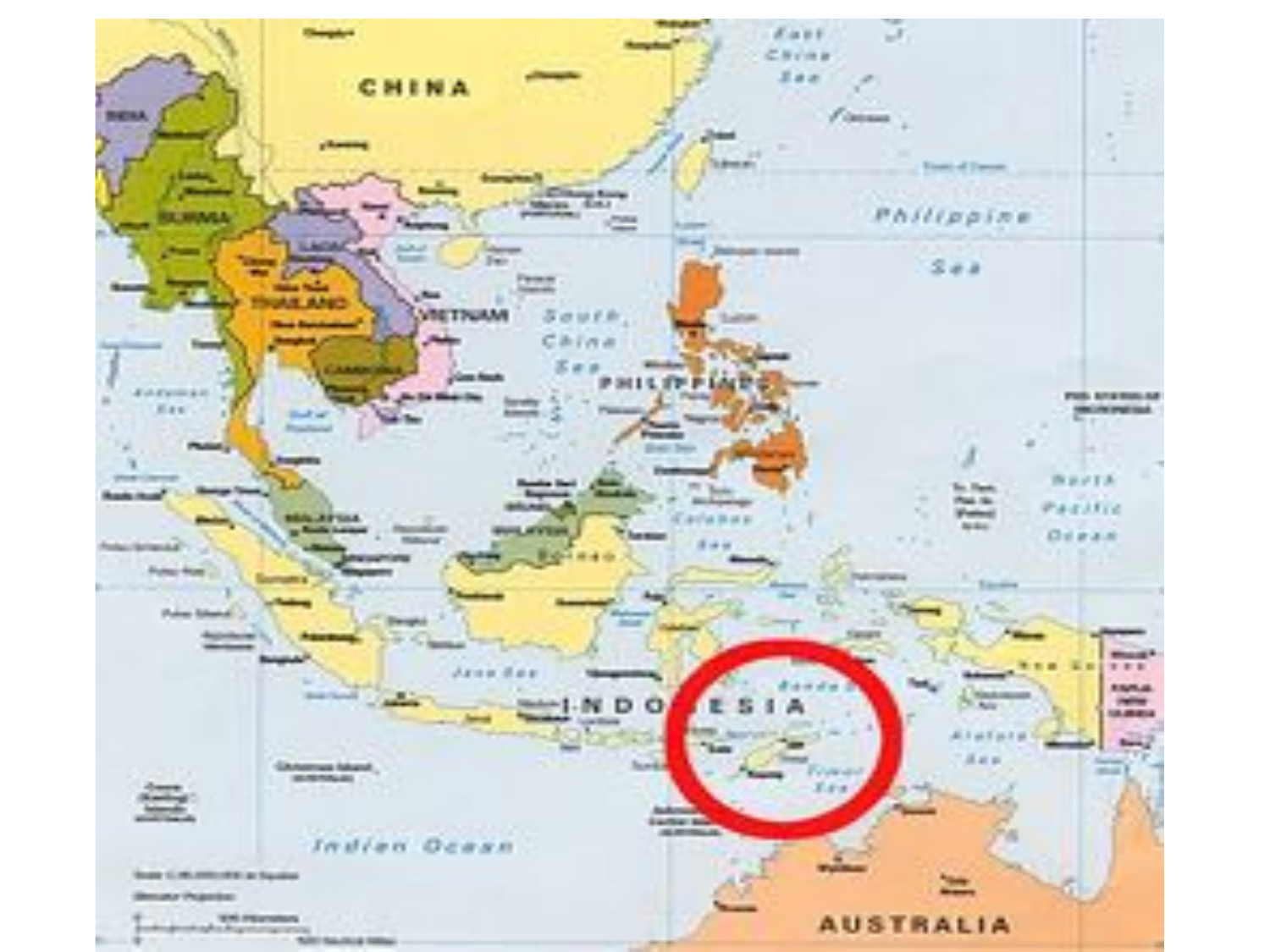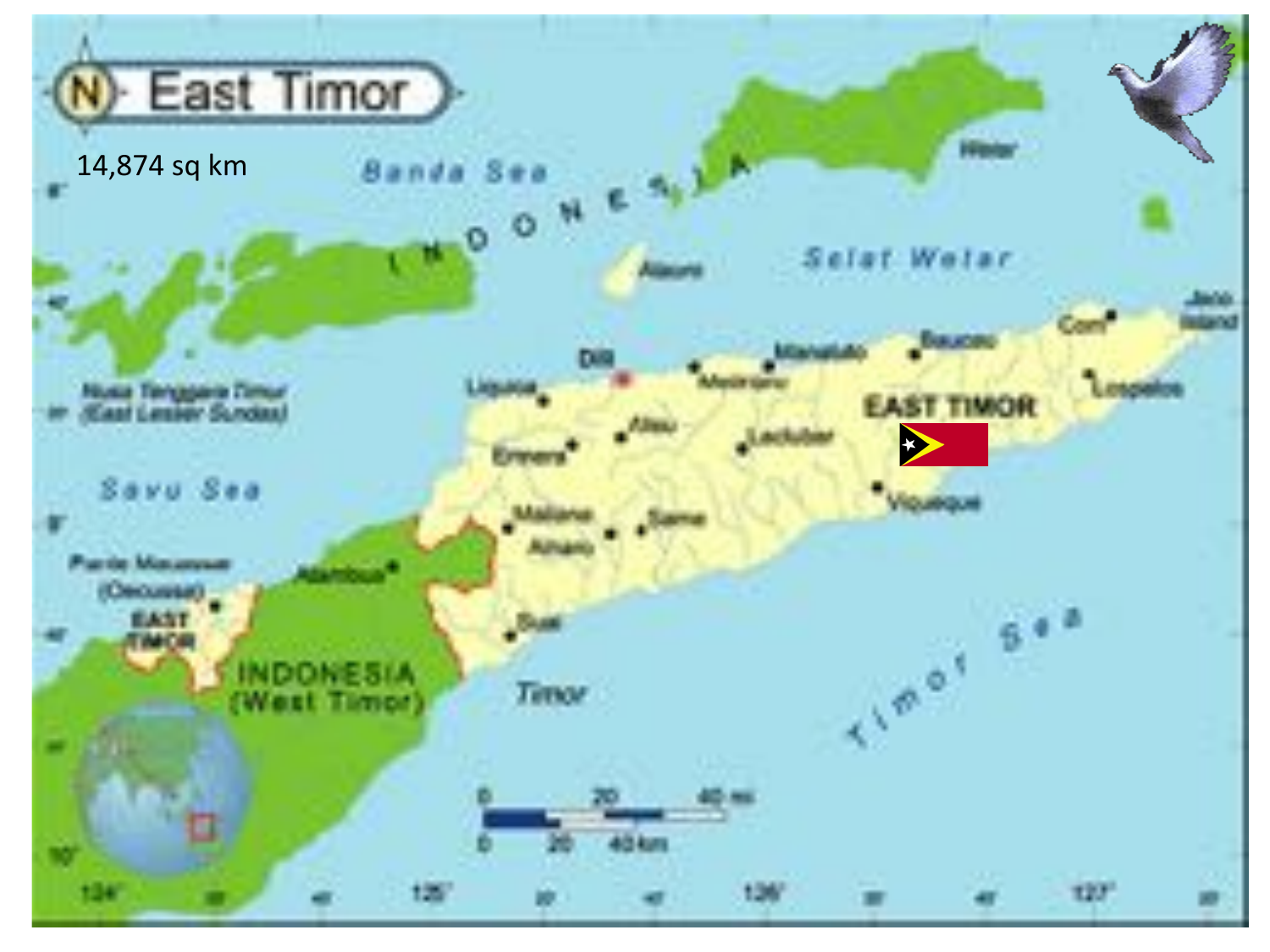

# **Brief Summary**



- **P o r t u g u e s e( Colonization for 450 years.**
- November 28, **1975( Timor.** Leste declared of Unilateral Independence by FRETILIN **Party(**

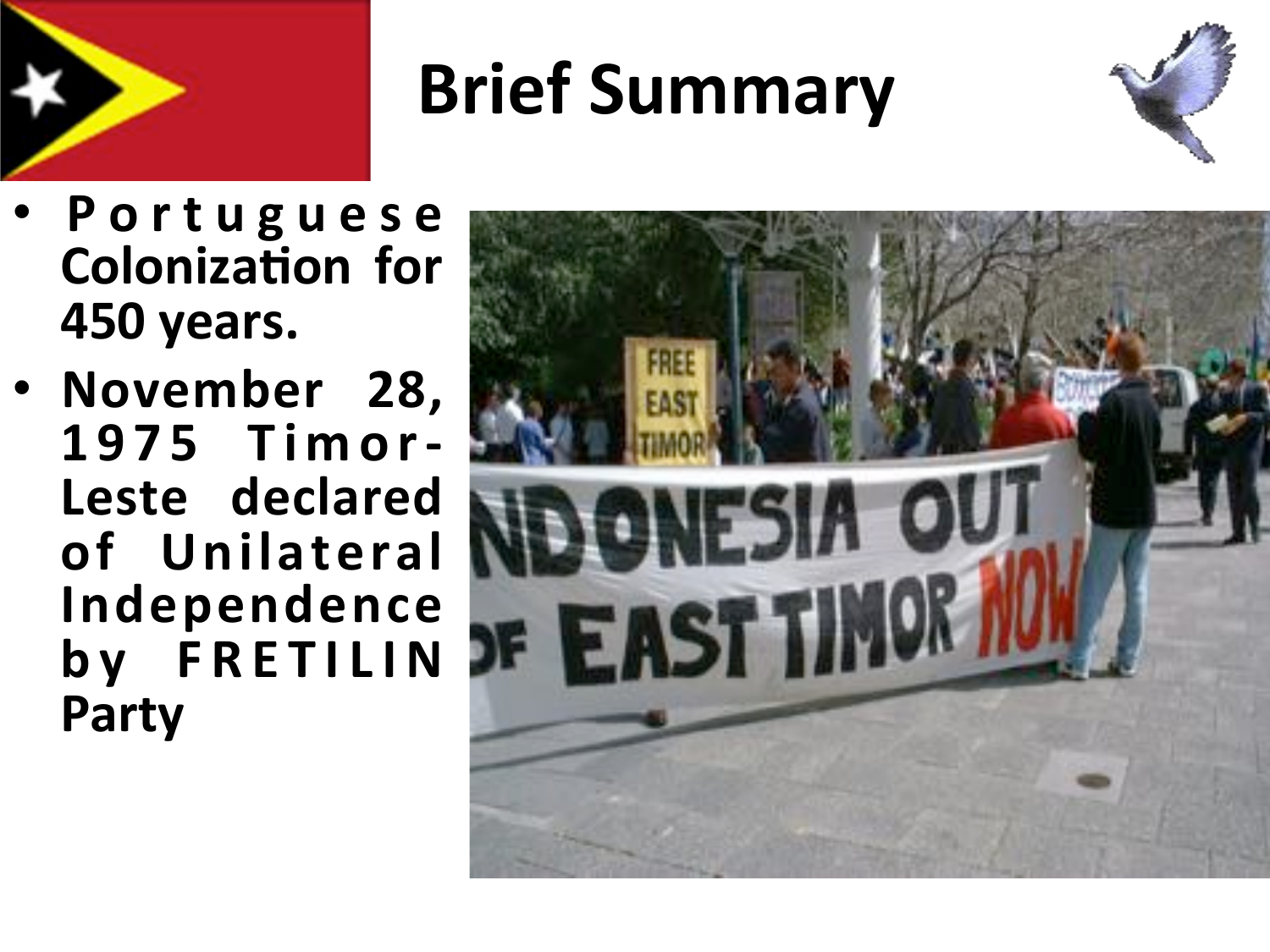







**1975(–(1999,( Indonesia invaded** and occupied **Timor-Leste for 24 years((around( 250.000 people killed during that**  $time)$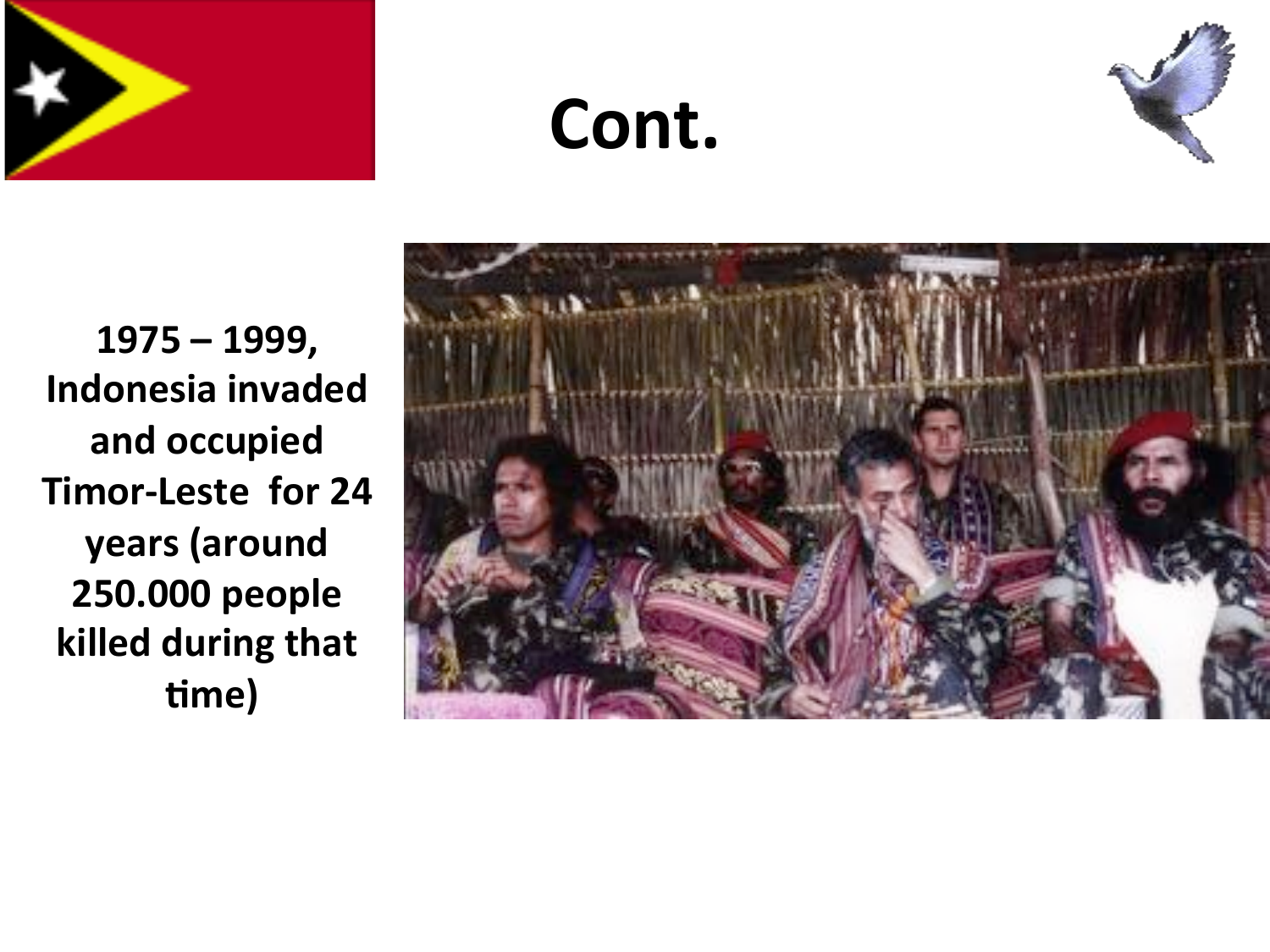

- August 30, 1999 through popular consultation organized and facilitated by UN. **Majority Timorese** decided to Independence
- 2000-2002 established United **Nations Transitional** Administration in **East Timor** (UNTAET)

#### Cont.

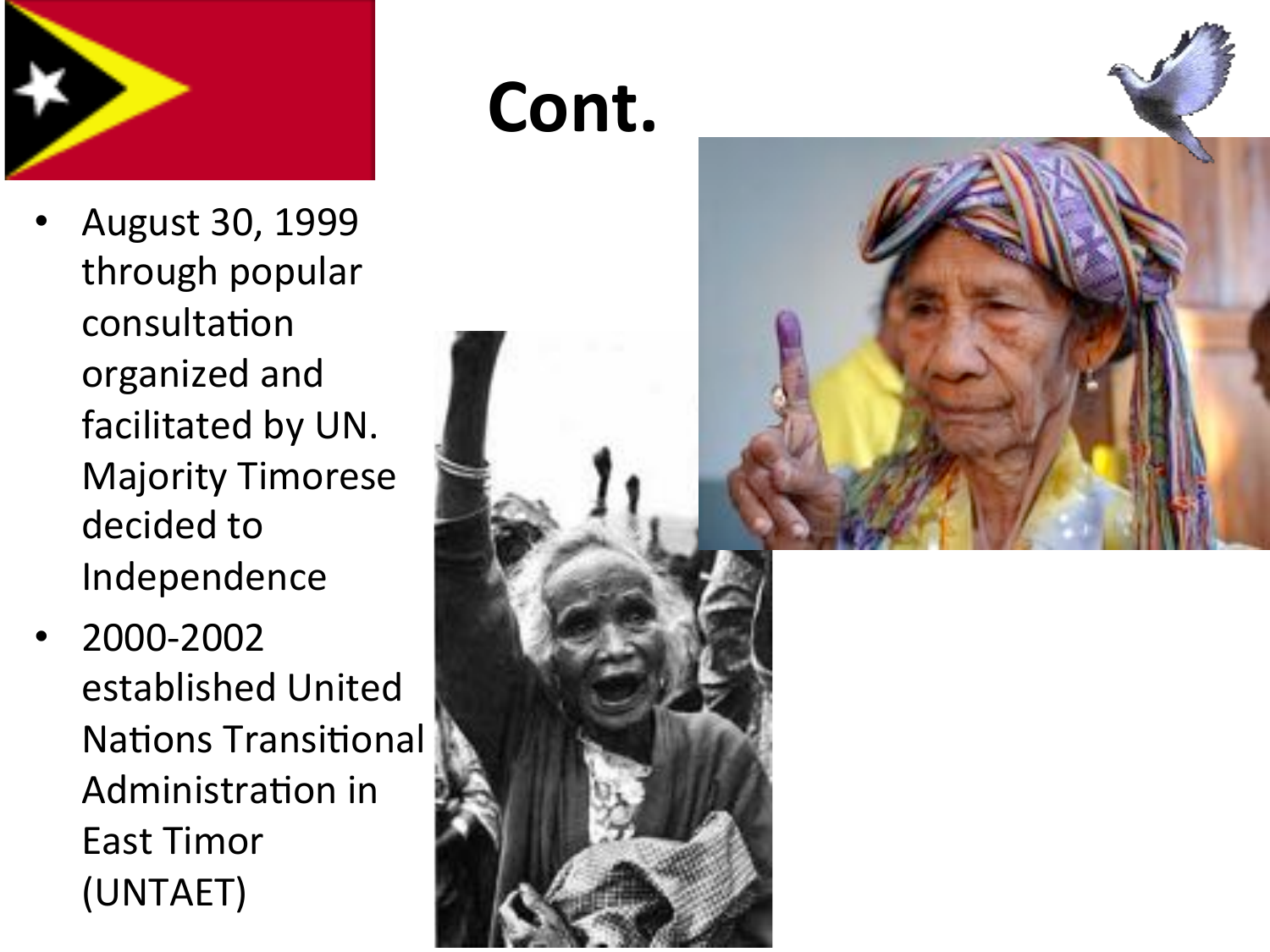

### Cont.



- **May( 20,( 2002 .**  $r$  e stour a tion of **Independence with a s s i s t a n c e ( b y( UNTAET(**
- **2006 military crisis in T i m o r . L e s t e ,( approximately( 600( militaries( personnel( were fired**
- December 2012 UN mission left Timor-**Leste(**



- **Timor-Leste's Parliamentary Republic**
- **Total Population : 1,167,242 mil (census(2015)(**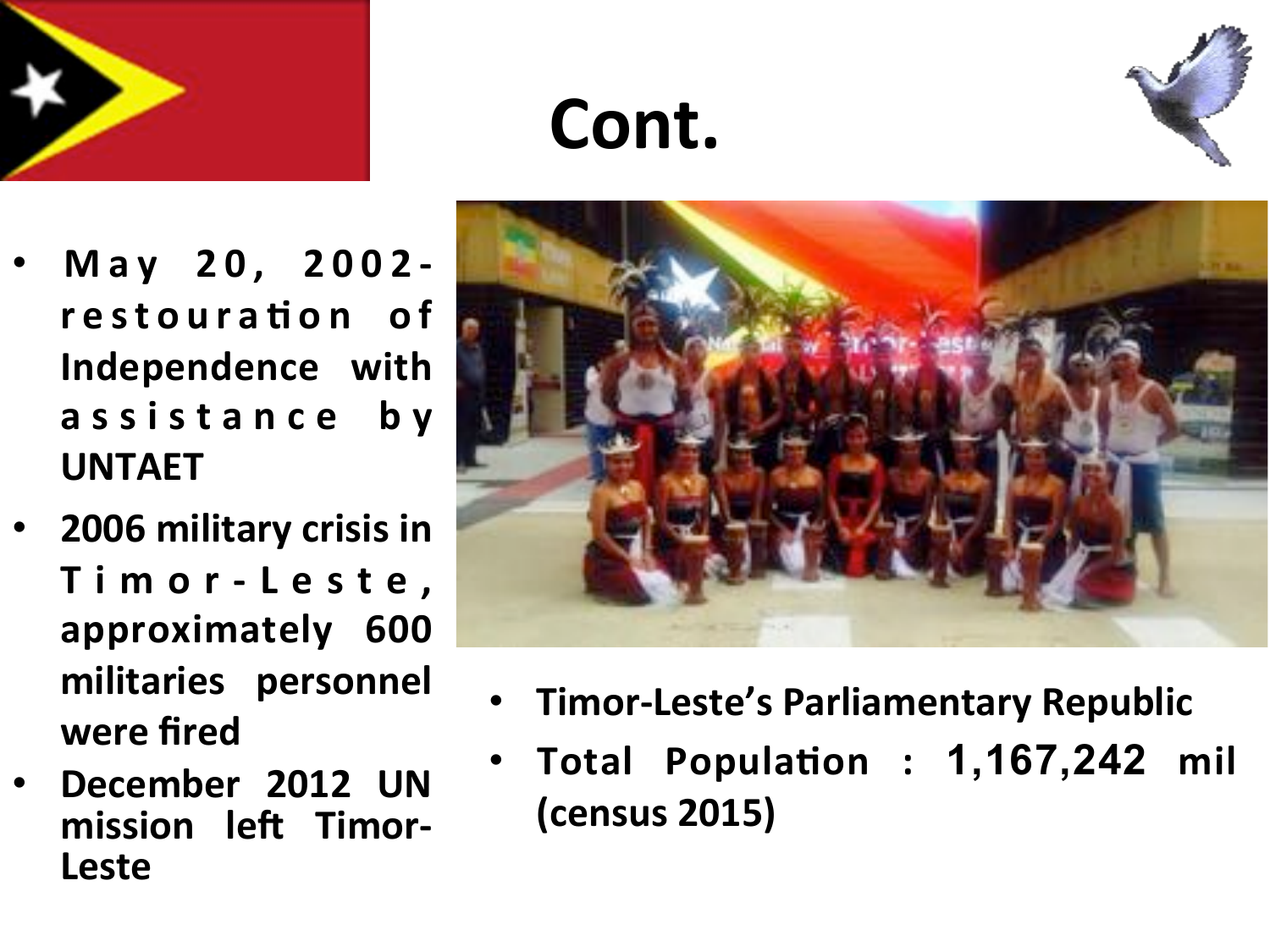



# **EMPOWERING WOMEN**

- National Parliament; 21 out of 65 (32%)
- Ministries; Finance, Health, Social Solidarity
- Secretary State; Promotion Equality, Parliamentary Affairs, Socio Economical Promotion of Women, Arts and Culture

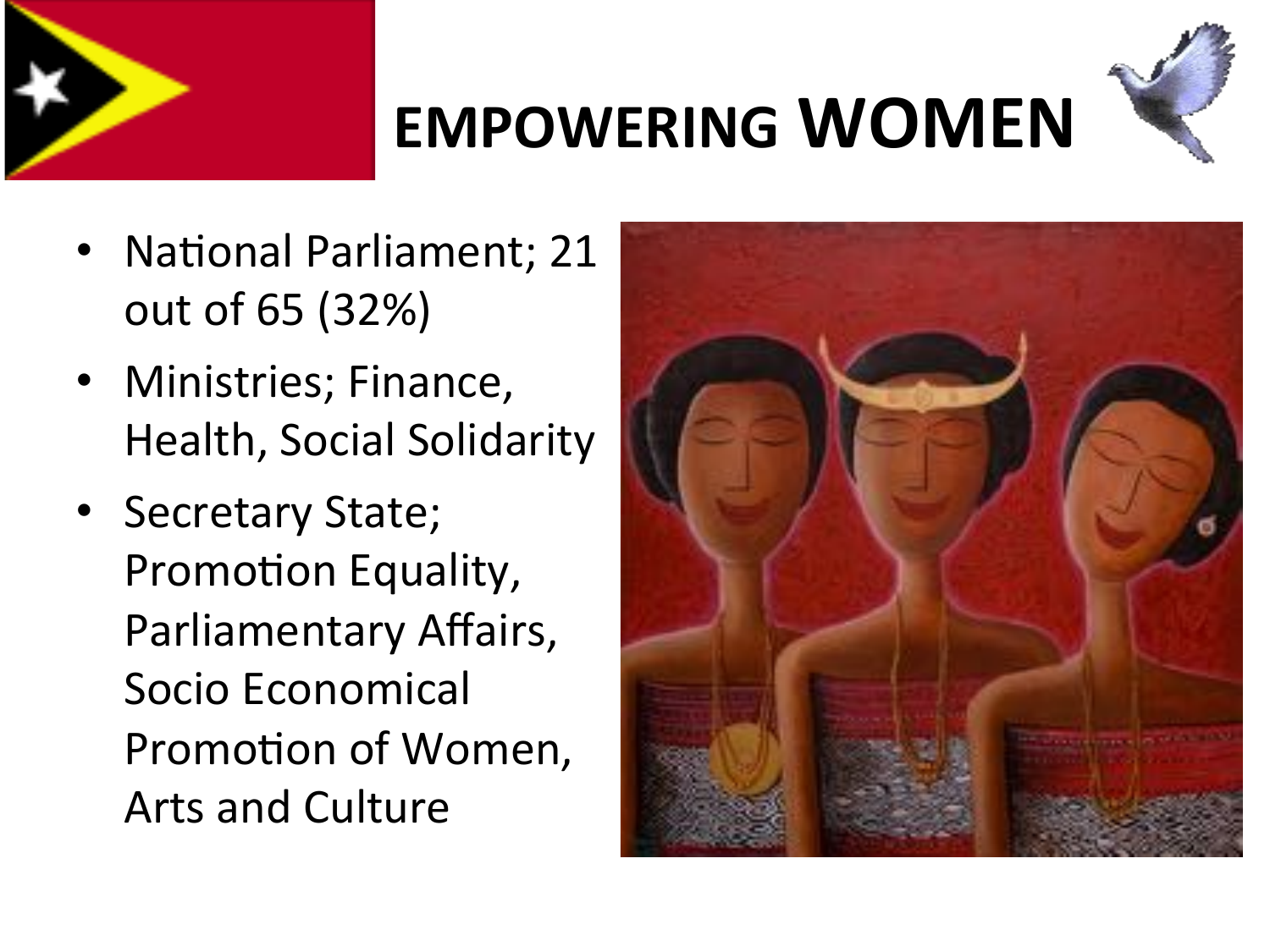

- General Prosecutor
- Village Councils reserved seats for two women & two youth representatives
- Chief of Villages; 10 out of 442



**EMPOWERING WOMEN** 

(c) Systa-S-photo-jryanden.ru **BOCTORBILE**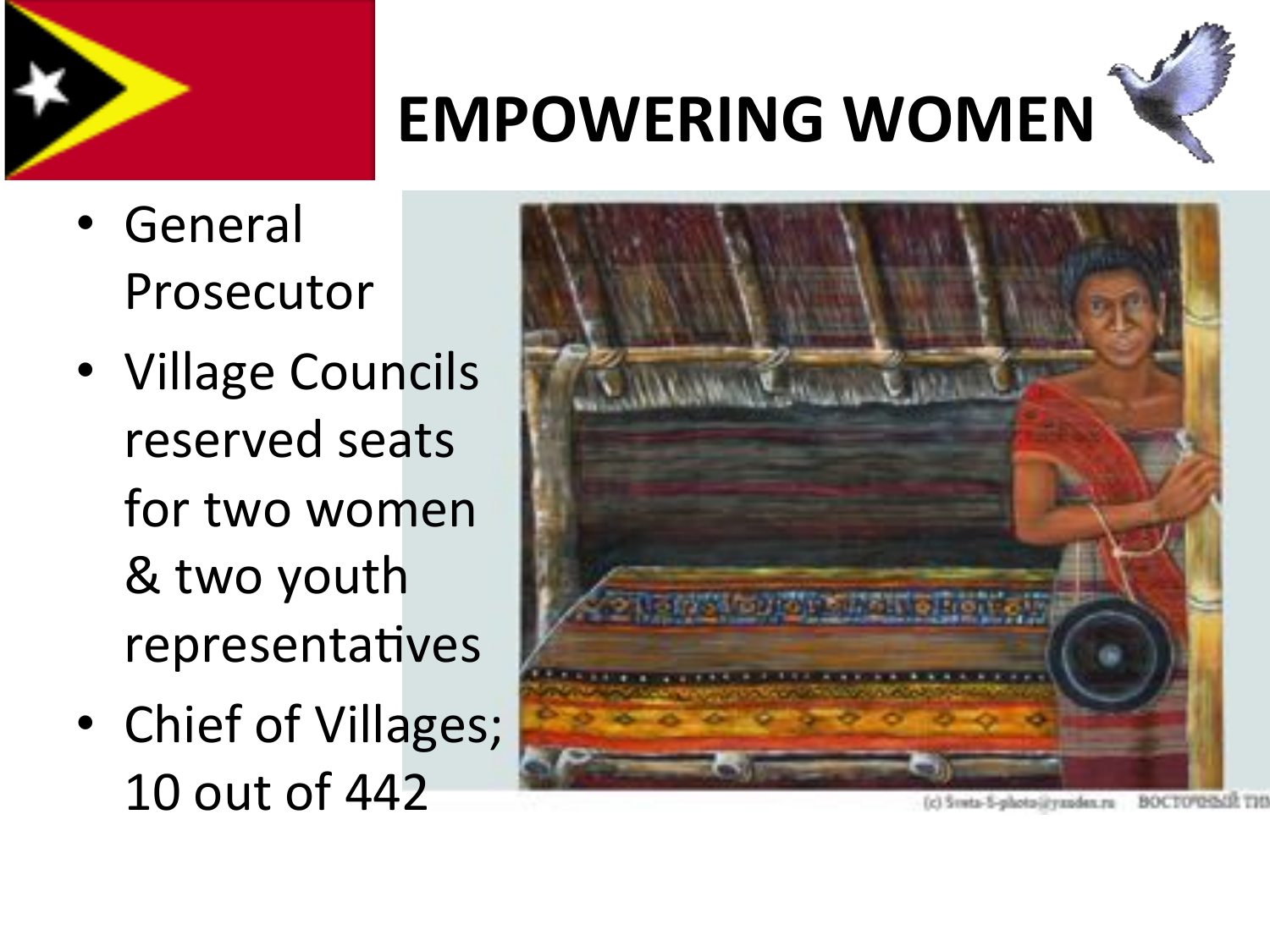

# **WOMEN ISSUES**



- Land Owner
- Domestic Violence
- Domestic Workers
- Low Education
- Lack of information
- Less income

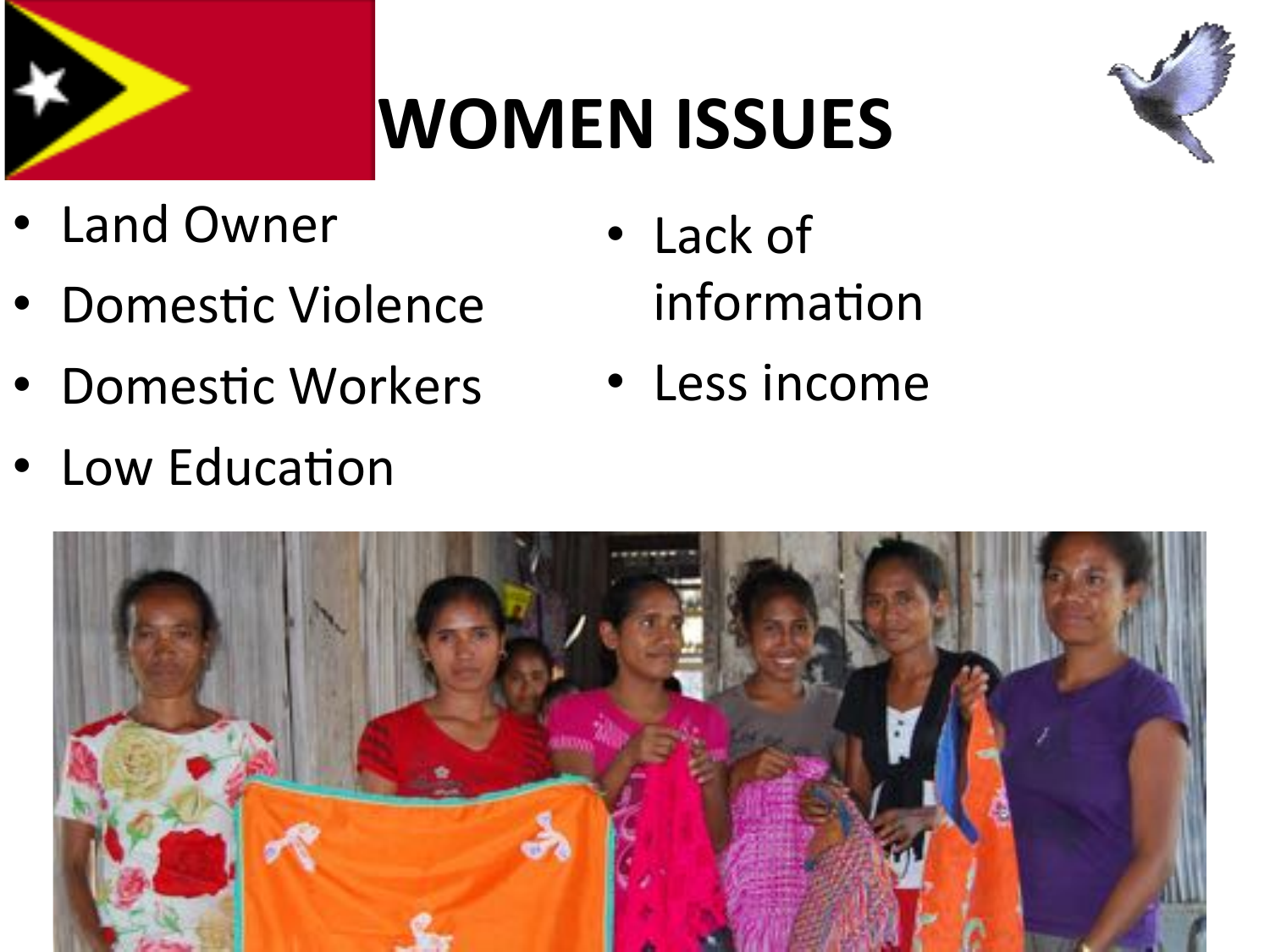

# **RESPONSES**



- National Constitution, Art. 6; Equal Rights (2000)
- Ratified UN Convention including Gender Equality  $(2002)$
- Promulgated Domestic Violence Law (2010)
- Drafting Land Law
- **International Community supports**
- CSOs Programs
- Women Organization Network
- UN Women
- Government Programs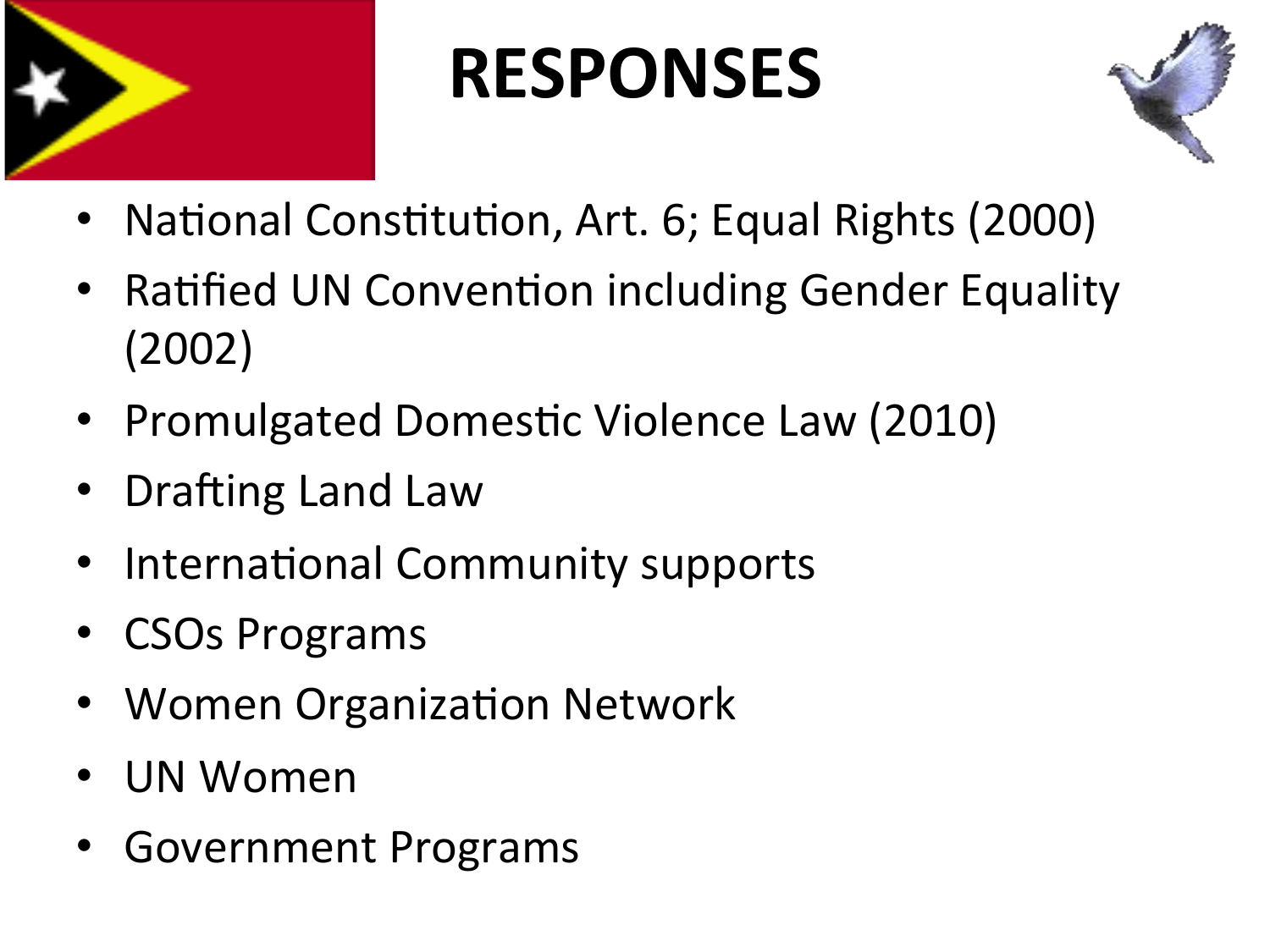

# **Make This** World "A Place of Peace"

<sup>66</sup> Peace<br>begins<br>with a<br>smile. <sub>99</sub> **Mother Teresa**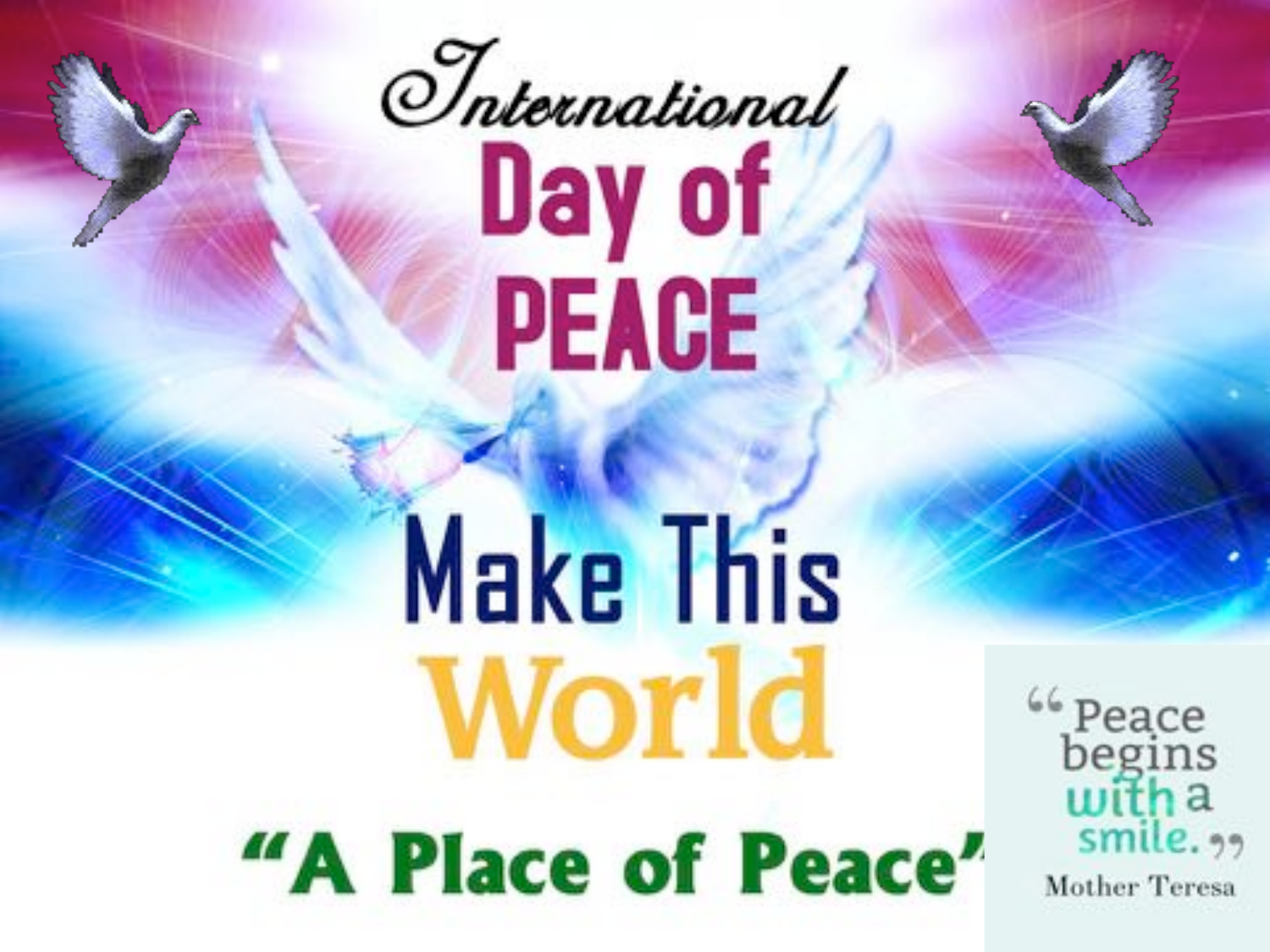

#### **THE NOBLE PEACE PRICE**





Negotiation, Peace Movement Human Rights, Negotiation, Peace Movement

# 1996 Peace Movement<br>
August 2016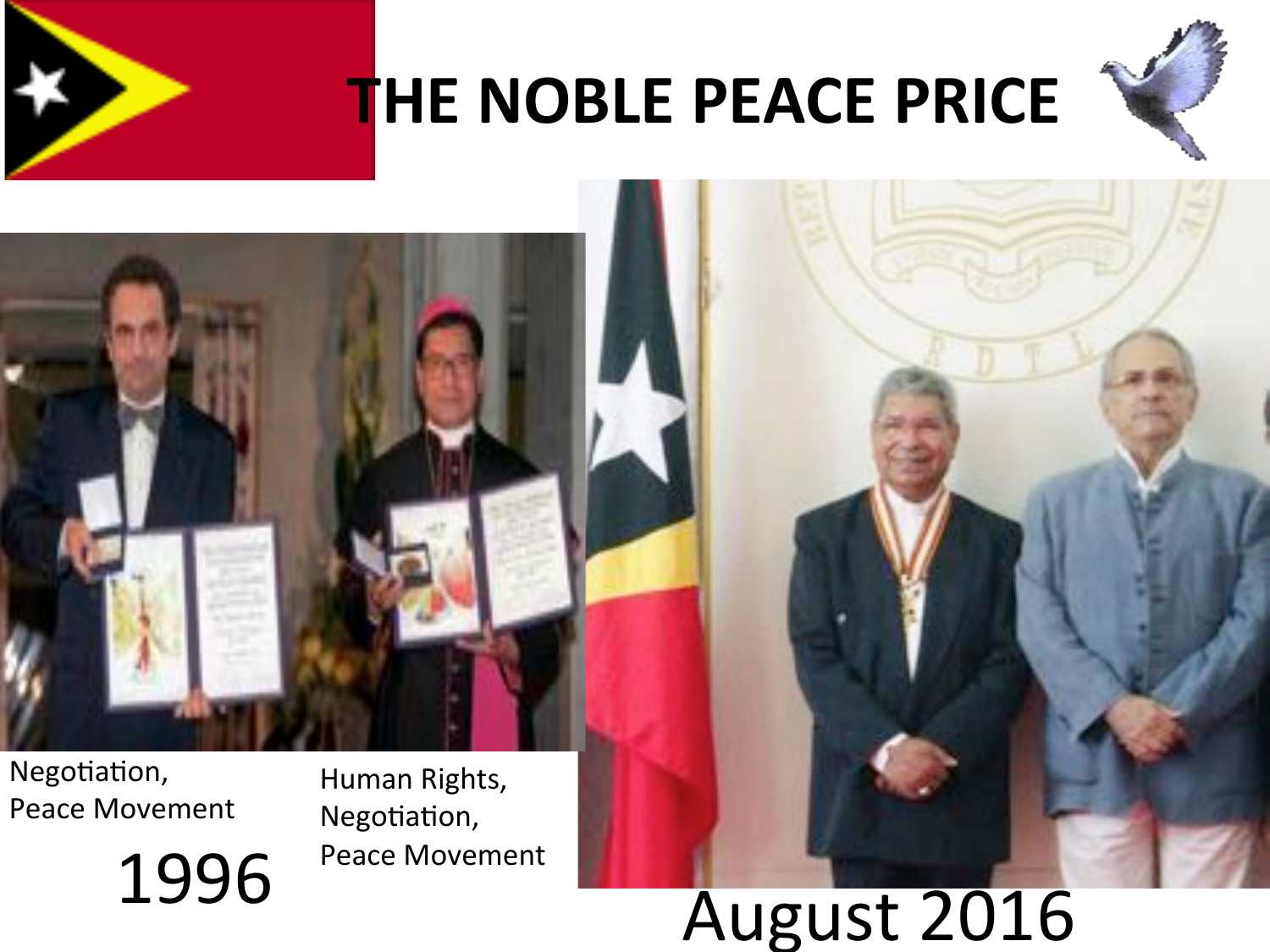

#### **MARITIME BORDER DISPUTE**



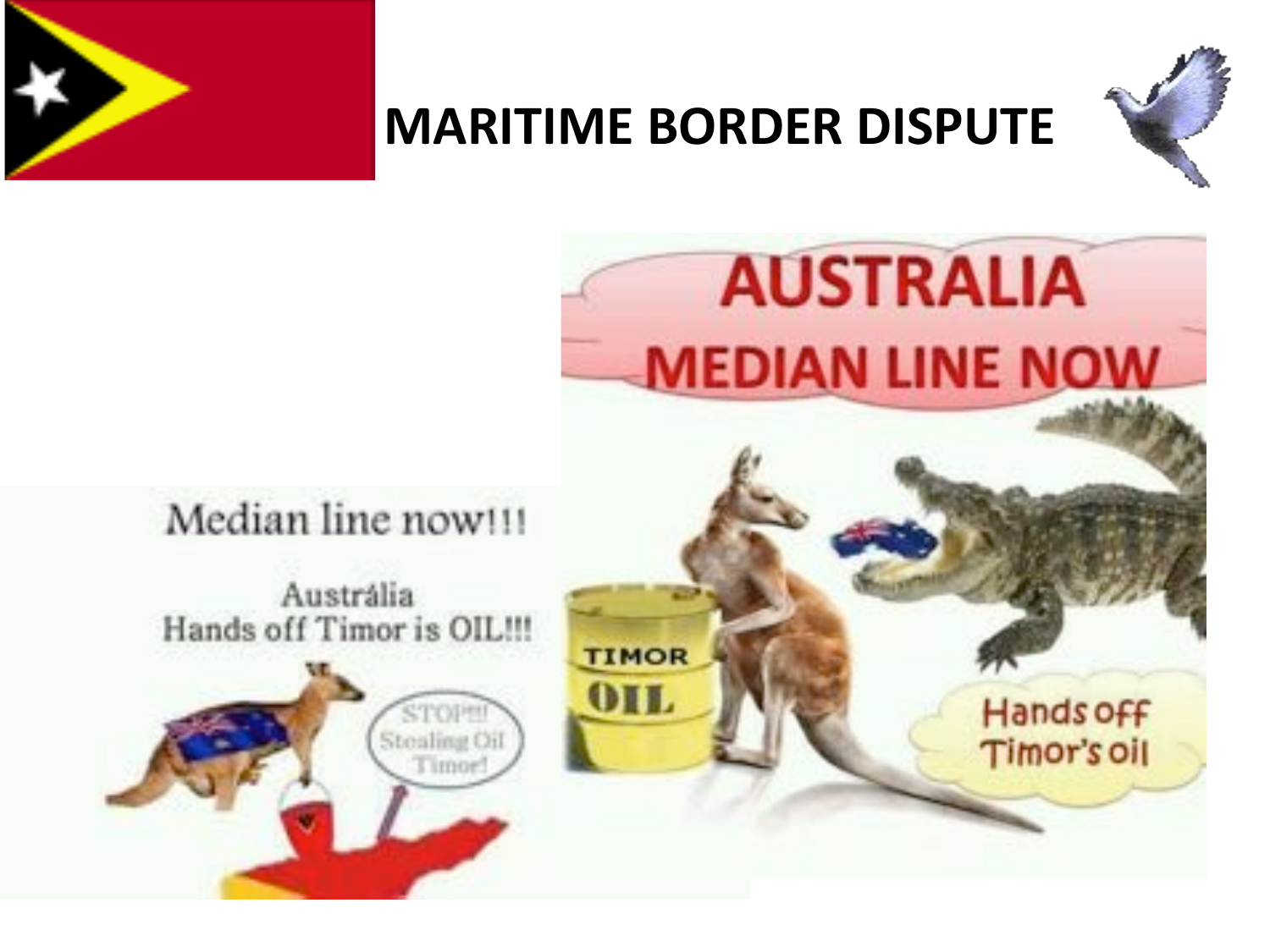

#### PRINCIPAL NEGOTIATOR OF **TIMOR'S OIL**





**Maritime Border Dispute TL-**Australia set to be negotiated in International Court of **Justice-Hague Netherland** 

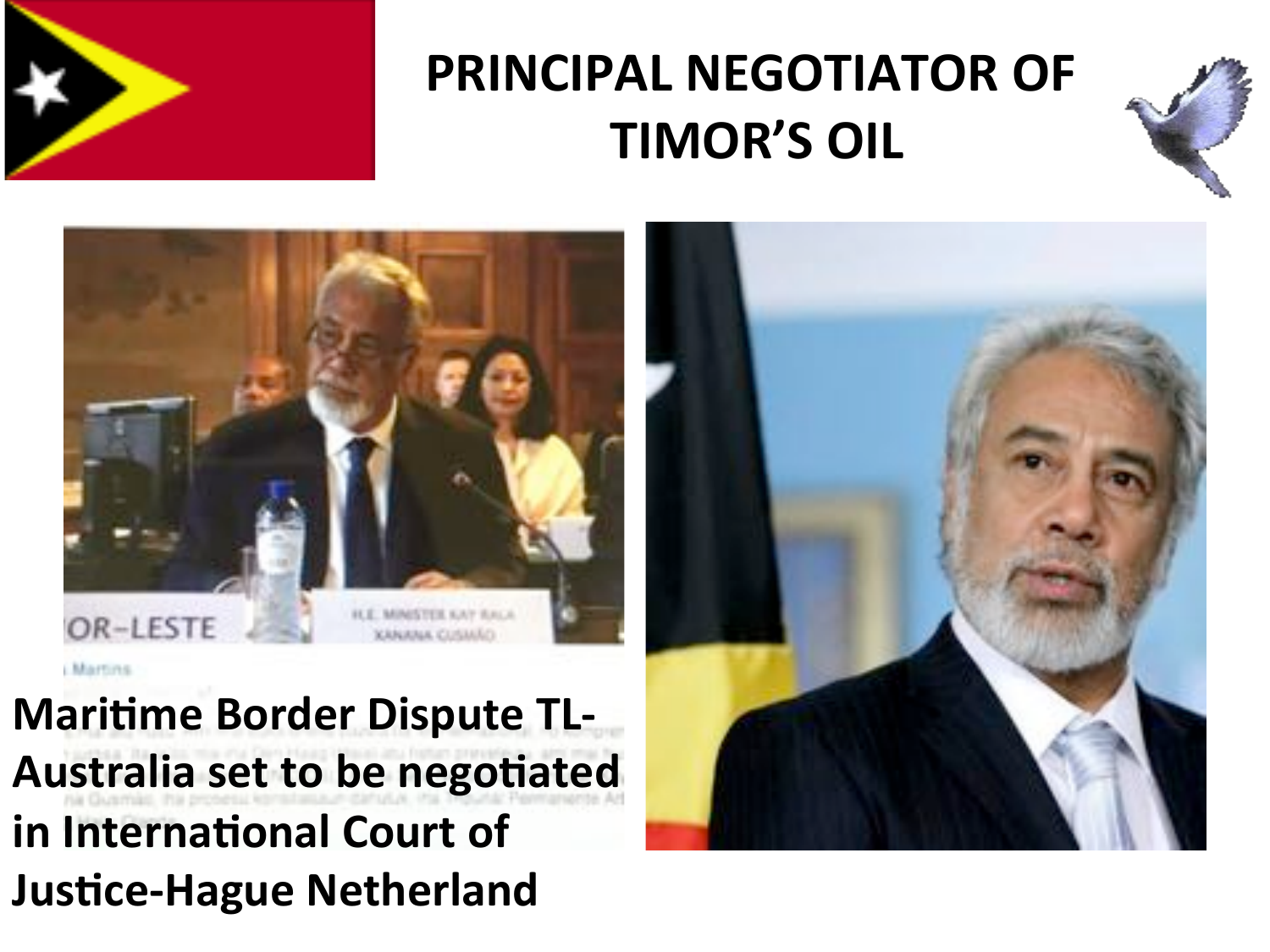

#### WE ASK FOR JUSTICE AND OUR **RIGHTS!(**



DEMONSTRATION IN FRONT OF AUSTRALIA EMBASSY-TL, **March 22, 2016**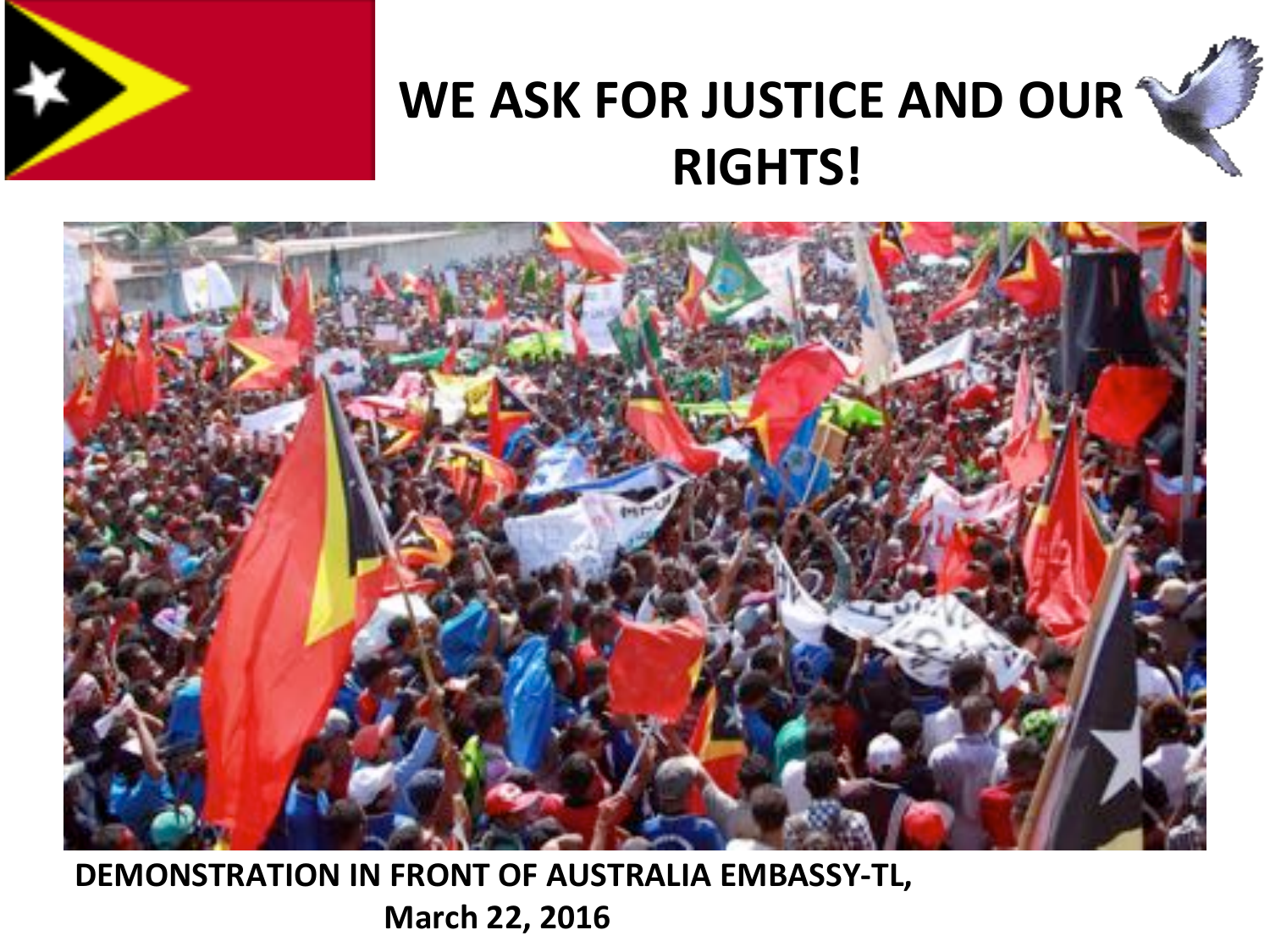

#### WE NEED OUR RIGHTS! WE DON'T NEED YOUR AID!





March 22, 2016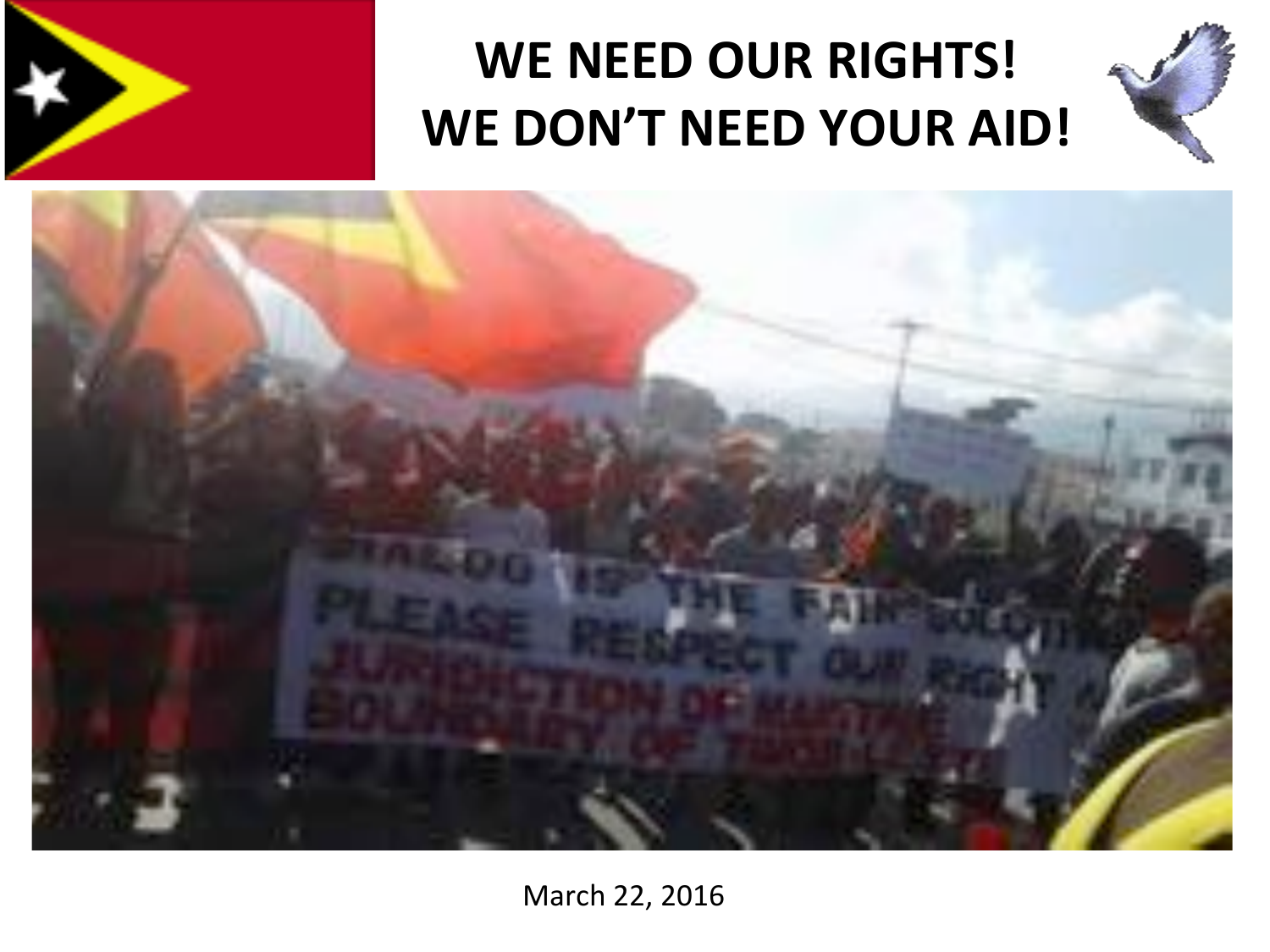

## **CONCLUSION(**

• Very long processes to change the mentality of people about "women"

**• Important to involve men in any** women programs

• Women must be protected also by traditional law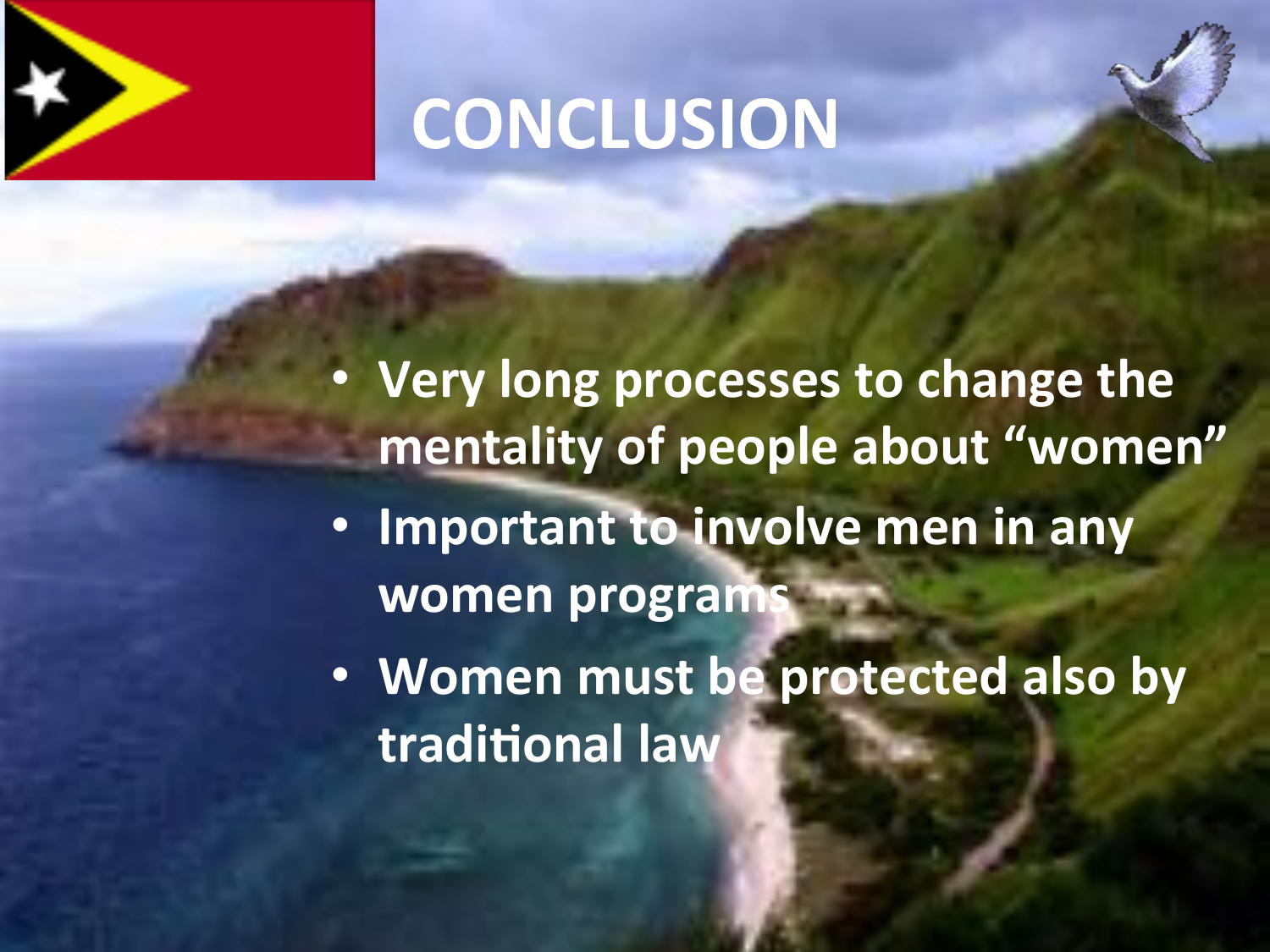



## **TRADITIONAL CLOTHES**

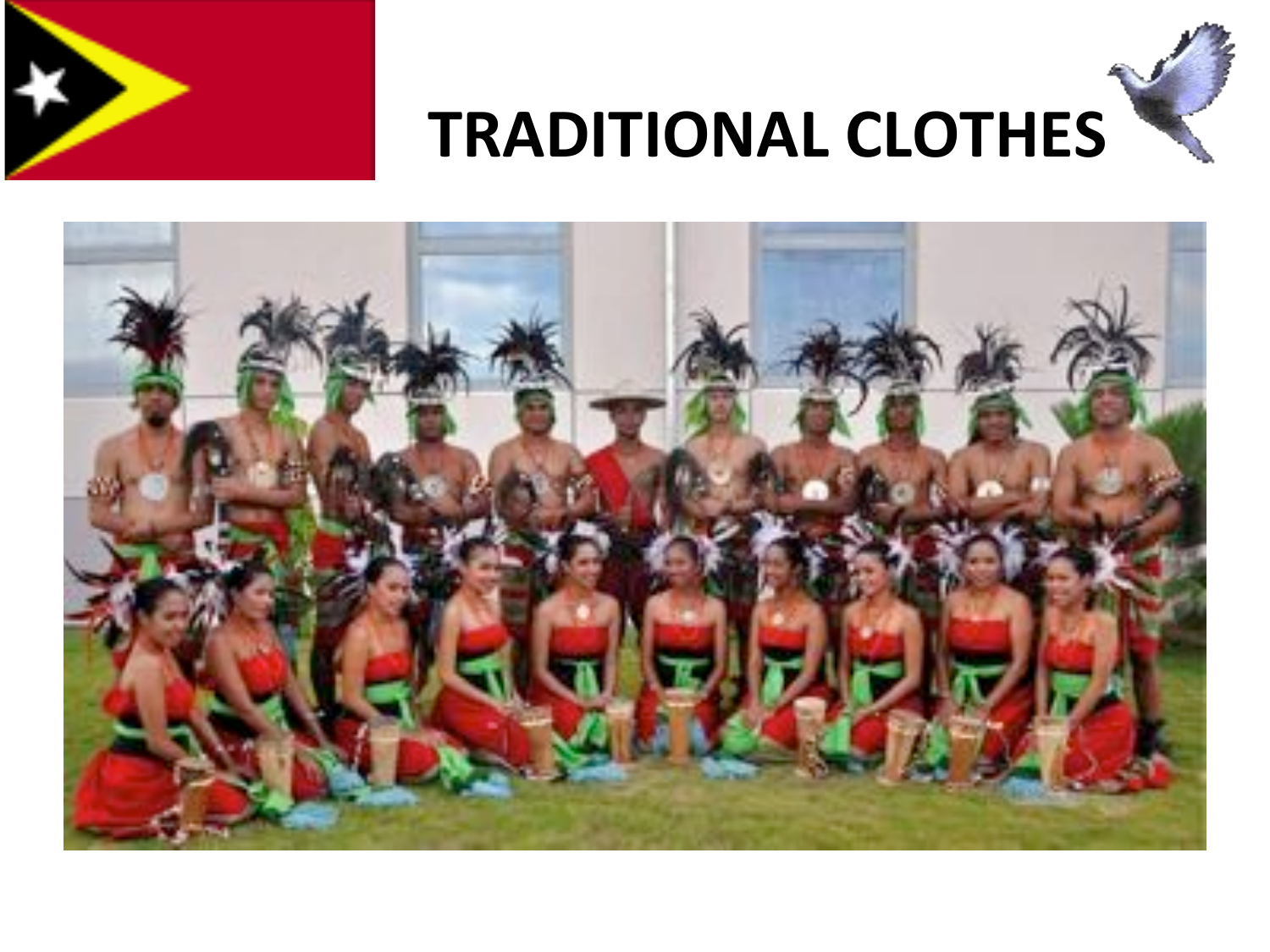



#### **TRADITIONAL HOUSE**



For praying to Ancestors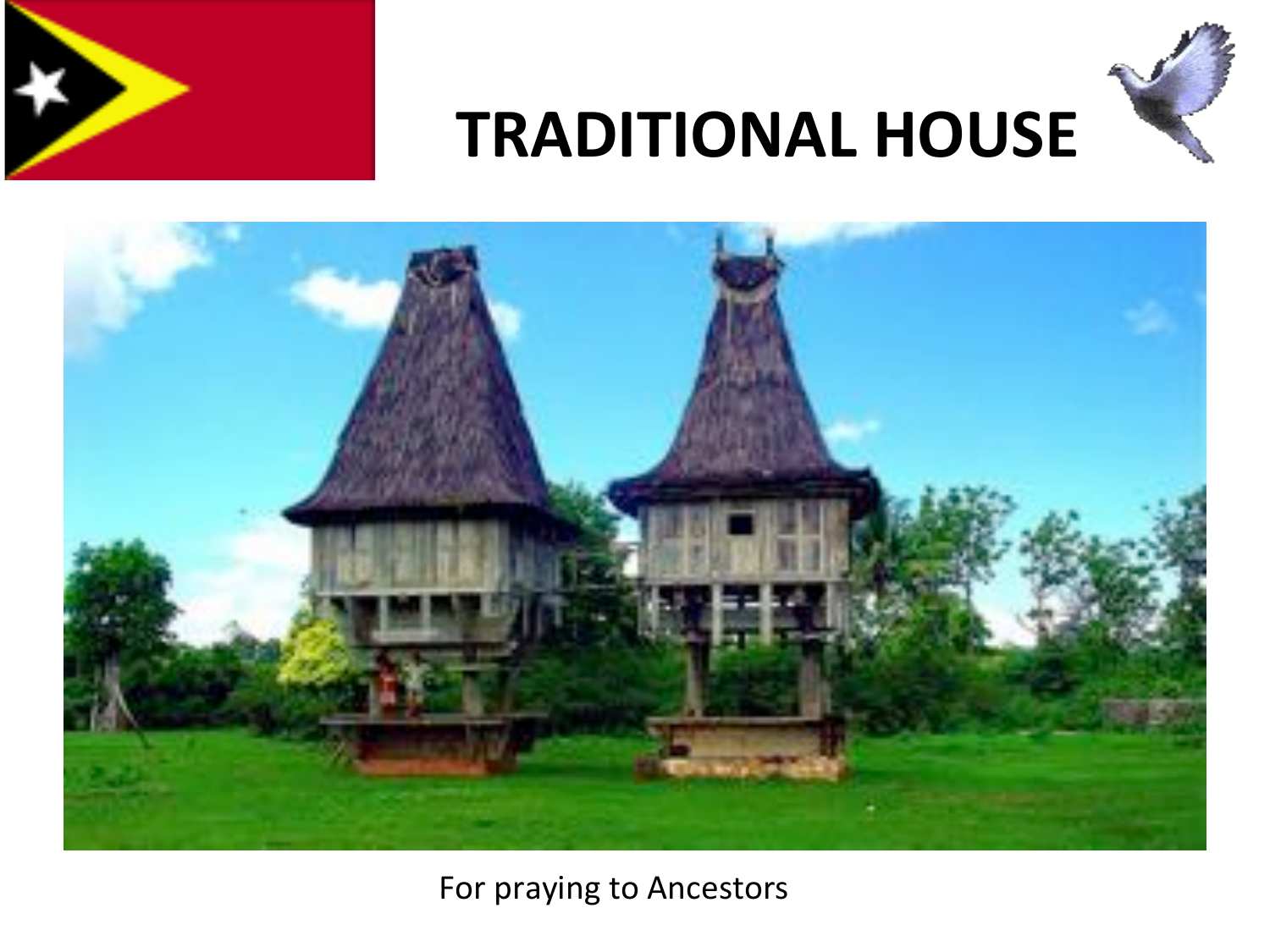



## **TRADITIONAL DANCE**